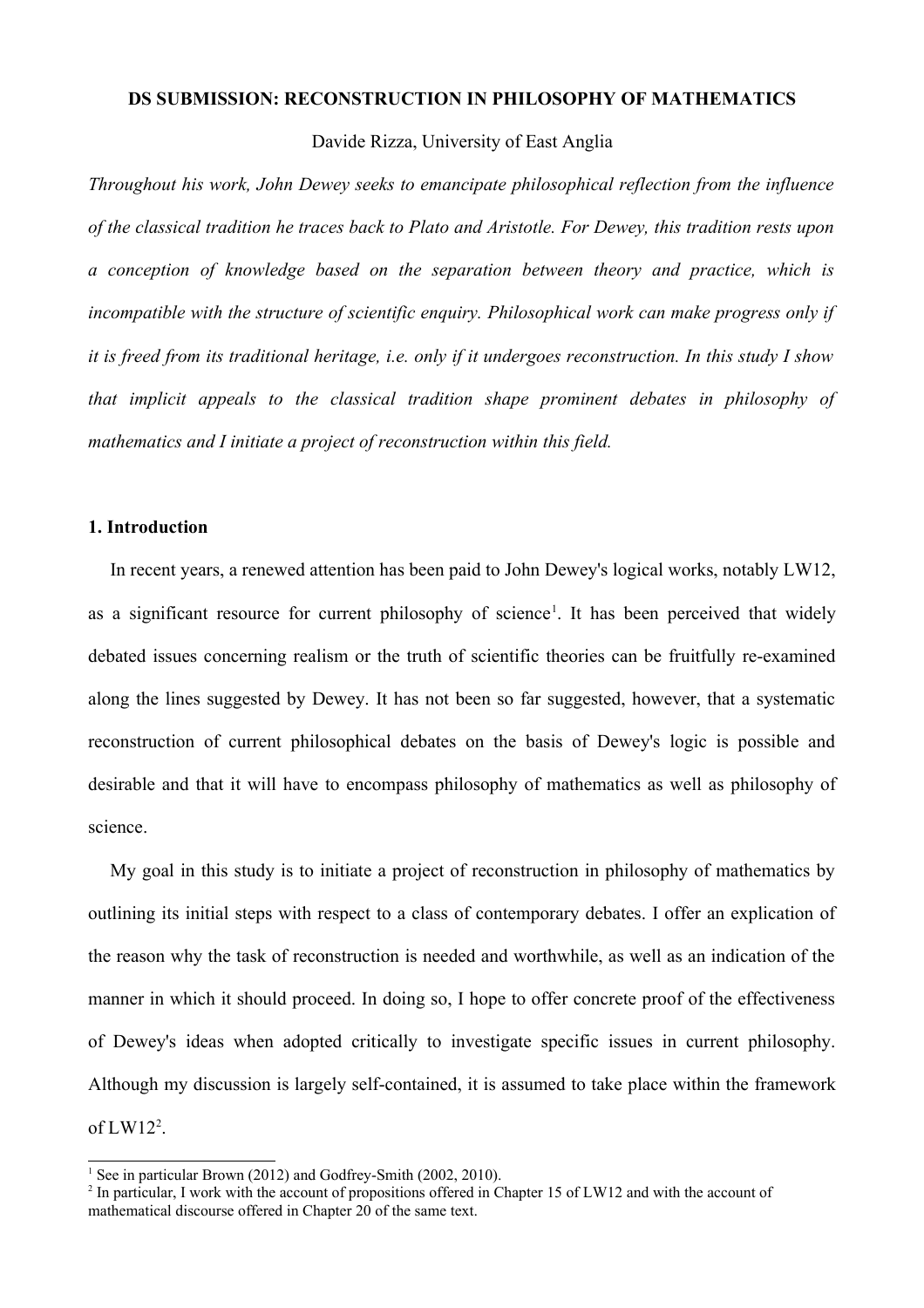# **2. The task of reconstruction**

John Dewey's motivation for reconstruction in philosophy stems from what he regards as a proliferation of puzzling questions within this discipline, whose distinctive feature is that they prove insoluble by the manner in which they have been set up. Reconstruction is called for because philosophical work has to be reorganised in such a way that it can escape artificial problems and, thus, irrelevance. In order for reconstruction to be possible, the source of artificial problems have to be identified.

Dewey traces it back to a deeply engrained contradiction pervading modern philosophical thought. The poles of this contradiction are an attachment to a traditional, pre-modern theory of knowledge as apprehension of ultimate, immutable Being on the one hand, and the acknowledgment of the significance of scientific enquiry on the other hand. A contradiction arises because, briefly put, modern scientific enquiry owes its effectiveness to a manner of acquiring knowledge that is at variance with the pre-modern conception. The latter, whose original, systematic expression Dewey finds in Plato and Aristotle<sup>[3](#page-1-0)</sup>, requires drawing a sharp ontological divide between what is precarious and subject to change on the one hand, and what is absolutely invariable and exempt from modification on the other. Only the latter is recognised as the proper object of knowledge. To know is then to apprehend or assimilate an antecedently given reality that is ultimate and self-sufficient<sup>[4](#page-1-1)</sup>. Knowledge so conceived issues only in the internal modification of the knowing agent<sup>[5](#page-1-2)</sup>, leaving ultimate reality unchanged. It follows that the aim of knowledge is to get hold of the unblemished picture of immutable Being or to identify oneself with its synthetic unity. Ultimate reality can, in other words, be an object of aspiration and contemplative attention but not a partner in any transactions.

By contrast, Dewey characterises modern scientific enquiry as a problem-solving activity that involves an enquirer and her surroundings in controlled processes of change. Its import is revealed

<span id="page-1-0"></span><sup>3</sup> See e.g. MW12: 140-143 and LW4: 13.

<span id="page-1-1"></span><sup>4</sup> As pointed out in e.g. LW4: 12.

<span id="page-1-2"></span><sup>5</sup> See LW4: 17 and LW12: 161.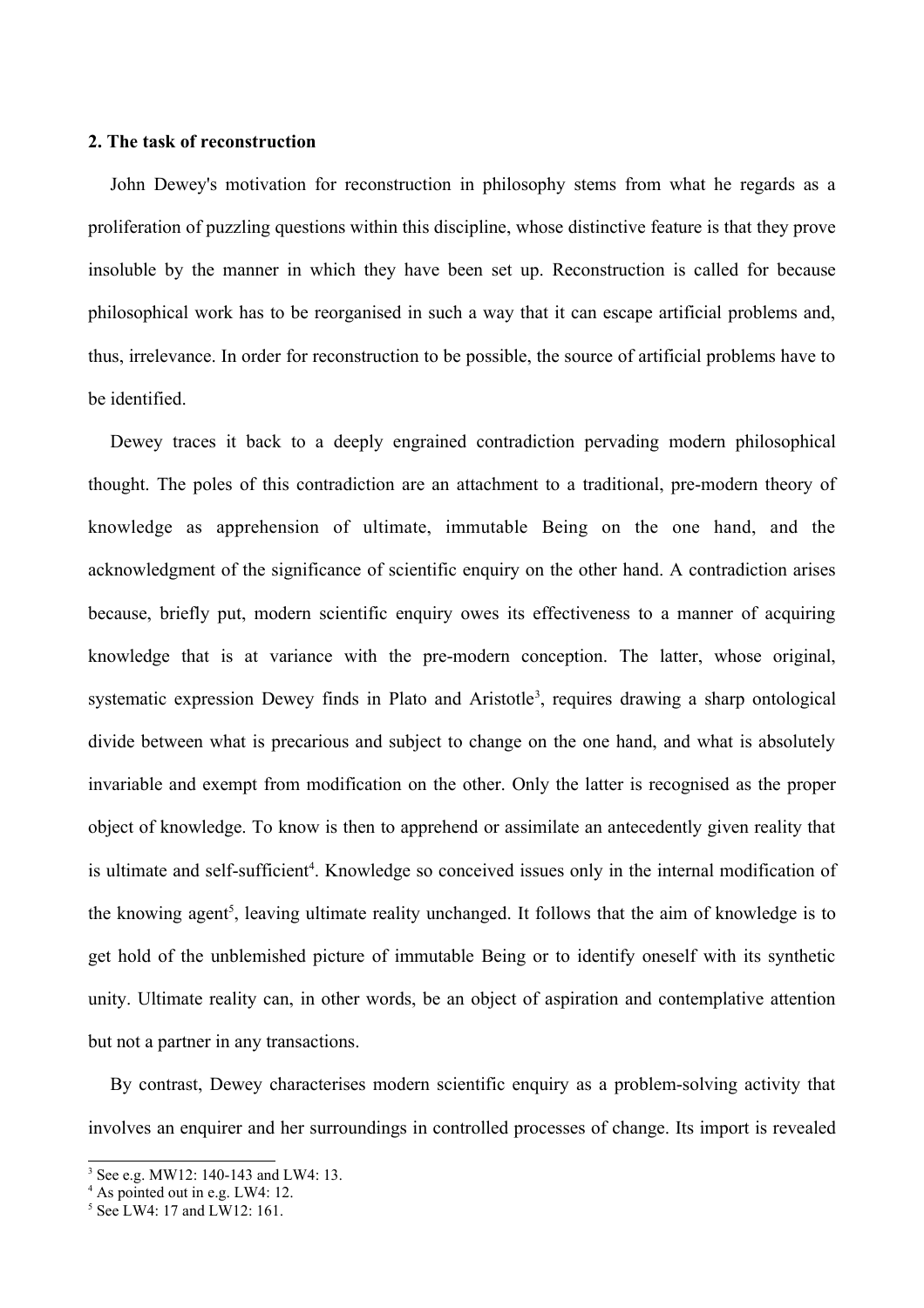by the consequences it can settle through the intelligent management of given existential conditions<sup>[6](#page-2-0)</sup>. Scientific theories or propositions take part into this enterprise as instruments of intelligent management, as opposed to representations of fundamental realities or highest Being. The premodern conception of knowledge has little to do with this picture. Despite this, it has exercised a persisting influence on the manner in which philosophical reflection problematised the materials of scientific enquiry. Such influence has led to the construction of several artificial problems<sup>[7](#page-2-1)</sup>.

For instance, the centrality of the concepts of particle and force in XVII century natural philosophy could be interpreted, along pre-modern lines, as the discovery that reality is fundamentally a system of mechanical interactions between material bodies. Once materialistic metaphysics had pinned down the essential characters of reality, the presence of affectional and volitional objects in ordinary human dealings could be taken as a perplexing problem, capable of animating indefinitely protracted disputes<sup>[8](#page-2-2)</sup>. The ensuing dialectic, disengaged as it was from the practice of specific, limited enquiries, could not satisfy any expectation for a definite outcome.

Whenever philosophical reflection integrates a pre-modern conception of knowledge into the analysis of materials belonging to scientific enquiry, similar predicaments arise. Aspects of enquiry are exploited as cues to metaphysical conundrums that cannot be resolved, while they implicitly lead, among other things, to a dismissal of independent analytical efforts directed towards a better understanding of scientific practice and its liberation from metaphysical dogmatism. Dewey calls for reconstruction under these circumstances. His goal is to take leave of metaphysical disputes irrelevant to enquiry and replace this activity with the practice of enquiry itself. For this to be possible, a preliminary critical work is needed, which identifies the prepossessions animating existing philosophical debates and shows that their plausibility depends on neglect or misrepresentation of the context of enquiry itself.

It seems to me that certain prominent debates in philosophy of mathematics call for reconstruction in Dewey's sense, animated as they are by the pre-modern conception of knowledge.

<span id="page-2-0"></span><sup>&</sup>lt;sup>6</sup> For Dewey's discussion of the structure of enquiry, see, in particular, Chapter 6 of LW12.

<span id="page-2-1"></span><sup>7</sup> See LW1: 107-114.

<span id="page-2-2"></span><sup>8</sup> See LW4: 33 and LW1: 110.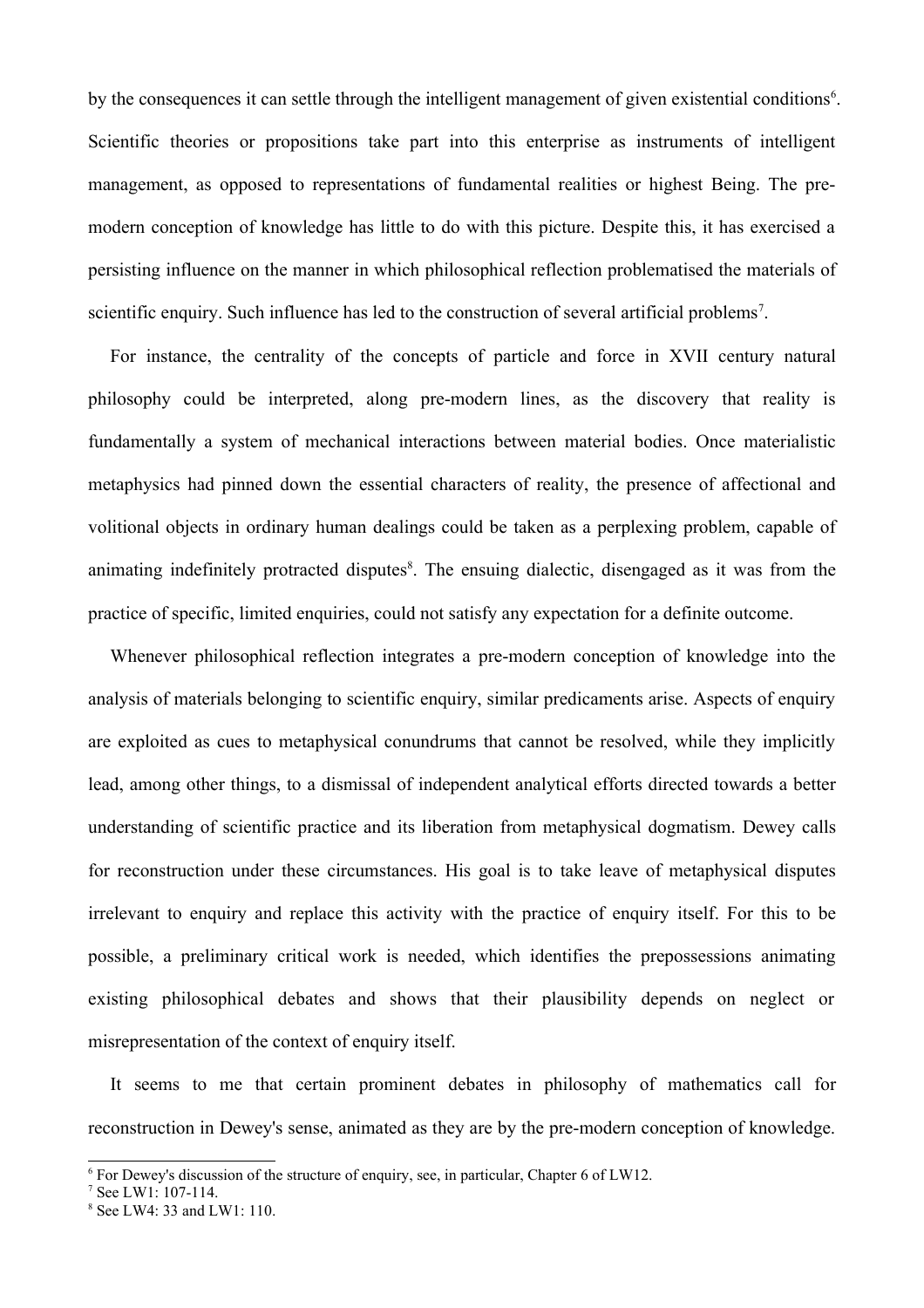This study is mainly devoted to showing that this is the case and to providing a definite orientation for reconstructive work. The critical analysis I articulate in the following sections can easily be applied to other topics in contemporary philosophy of mathematics and in philosophy of science.

# **3. The indispensability argument**

A matter of continued concern in contemporary philosophy of mathematics is the ontological status of mathematical entities. The possibility of developing this concern rests on the presumption that the references to entities such as numbers, lattices, graphs et cetera, as they are encountered in mathematical statements, have existential import. If this is the case, mathematical entities are to be conceived as entities that exist apart from ordinary experience: they are not items with which daily commerce is to be had under changing conditions, but eternal realities that cannot be located in the spatio-temporal continuum within which empirical change takes place. On this view, mathematical knowledge is the apprehension of immutable mathematical realities and, as such, it provides an ineffable connection between experience and transcendence. It is clear how profoundly the premodern conception of knowledge discussed in the previous section is in operation here.

Philosophers who view mathematical propositions in the manner just described are mathematical realists or, as they are sometimes called, Platonists. A widely discussed attempt on the part of Platonists to establish the correctness of their position, upon which I shall focus, invokes the pervasiveness of mathematical propositions within scientific discourse as evidence for its central ontological claim.

This kind of strategy is of special interest because it relies on the ancient conception of the object of knowledge as ultimate and immutable and seeks to reconcile this view with the results of scientific practice, whose significance it acknowledges as a matter of course. What I am going to show is that, if the latter acknowledgment is serious, than the ancient conception must be abandoned, because it is untenable in the light of scientific practice. With it must also go the speculative effort proposed by the Platonist as worthy of being pursued.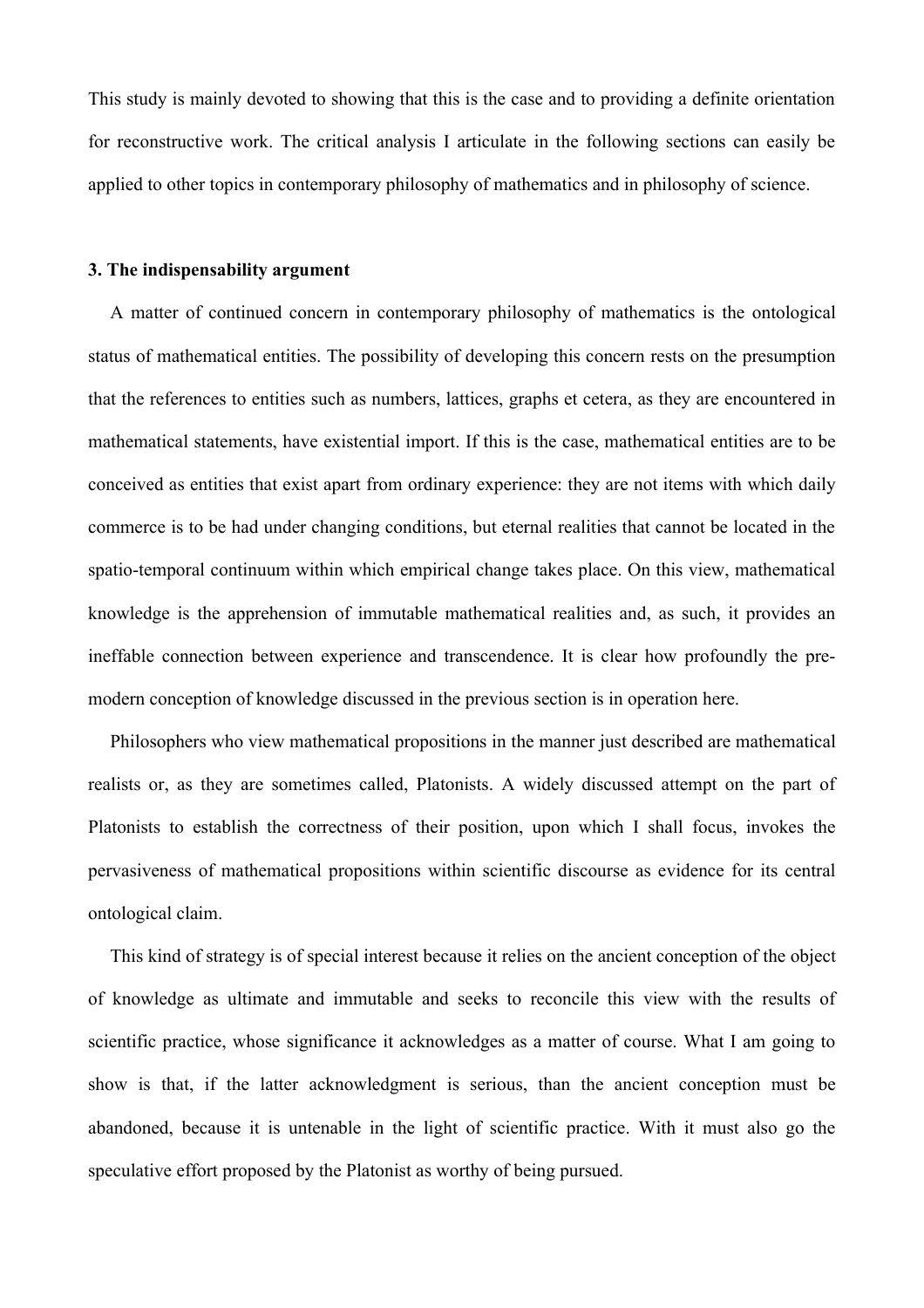Platonists make the application of mathematics in empirical science serve their cause by locating its significance in the context of a particular argument, usually traced back to the writings of Quine and Putnam<sup>[9](#page-4-0)</sup>, and known as the indispensability argument. Its canonical formulation<sup>[10](#page-4-1)</sup> (a variant will be examined in the next section) runs as follows:

(P1) We ought to have ontological commitment to all and only the entities that are indispensable to our current best scientific theories.

(P2) Mathematical entities are indispensable to our best scientific theories.

(C) We ought to have ontological commitment to mathematical entities.

The most important statement in this argument is (P2), since it mentions mathematical entities, whose existence the Platonist intends to prove, as well as their ineliminable role within scientific theories. A trivial, but necessary, remark is that mathematical propositions, rather than entities, figure in scientific theories. Thus, at best, references to mathematical entities or, more precisely, mathematical terms, may be indispensable. Although this looks like a statement of fact, it raises a crucial issue, which goes unnoticed if no attention is paid to the scientific enterprise as a form of enquiry, i.e. as an activity aiming at the resolution of problematic situations. If mathematical subject-matter is to play any useful role within enquiry, than it must serve the purpose of attacking problematic situations and supporting their resolution or reorganisation.

Once this is acknowledged, it is legitimate to ask how mathematical subject-matter can guide intervention on specific empirical problems. It appears at least doubtful that it should do so by a sudden shift of attention from the terms of the problem at hand, which are empirical, to an altogether unrelated ontological realm, in which the eternal relations of non-empirical entities are crystallised. To invoke the structural resemblance between these non-empirical entities and empirical ones in order to legitimise an appeal to the latter would be, on the one hand, to identify the stability of experimental control or methodical action with a feature of fleeting events and, on

<span id="page-4-0"></span> $9$  Among others, Quine (1976, 1980) and Putnam (1971).

<span id="page-4-1"></span> $10$  It is taken from Colyvan (2011), 49.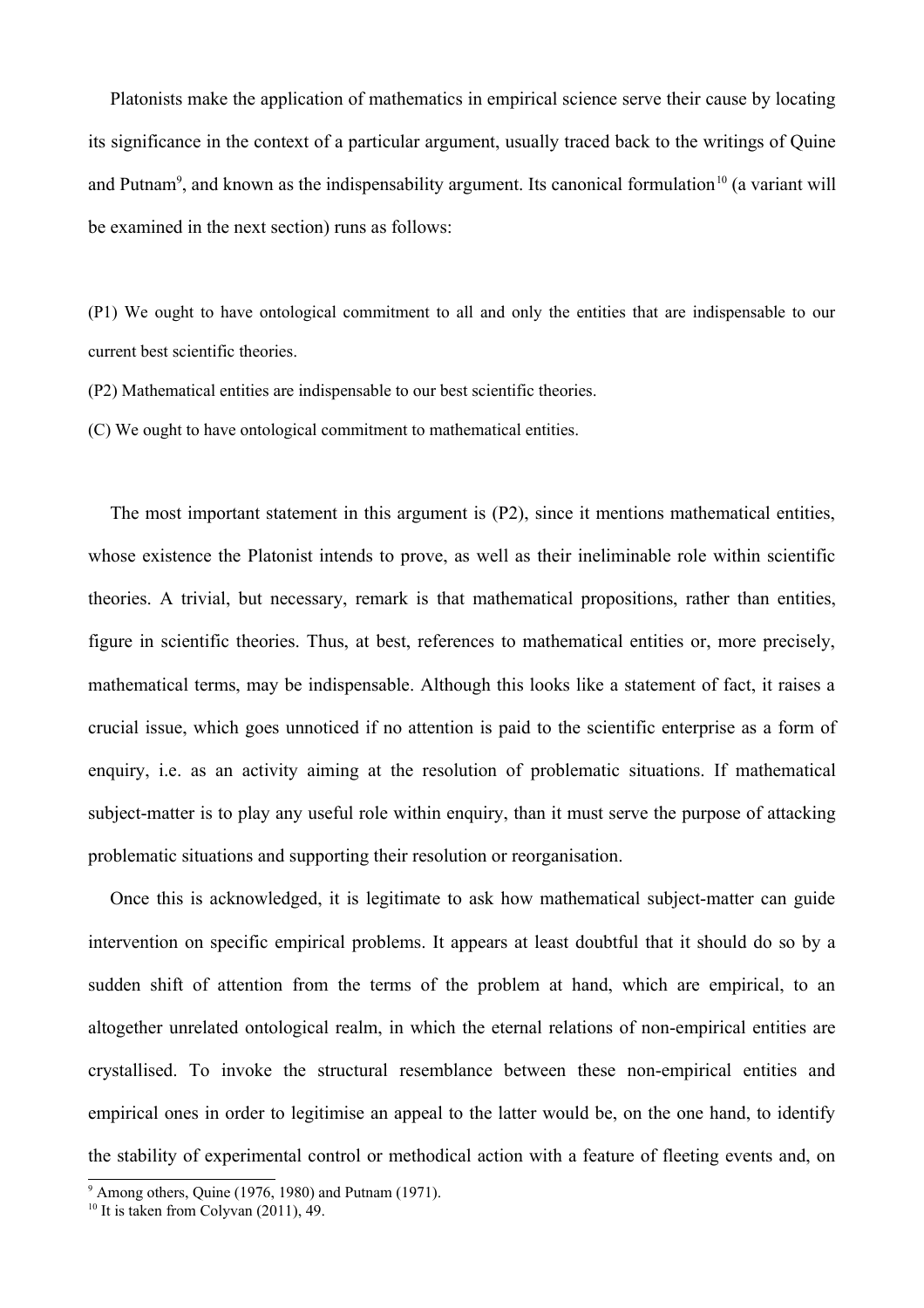the other hand, to render the *ontological* appeal to extra-natural entities superfluous, if the patterns they display do have empirical realisations directly amenable to study<sup>[11](#page-5-0)</sup>.

Thus, to accept (P2), given a cursory look at the structure of enquiry is, at the very least, to adopt a conception of the successful application of mathematics that turns it into a miraculous occurrence<sup>[12](#page-5-1)</sup>, as opposed to the fruit of deliberate and focussed reflection. It is nothing short of miraculous that mathematics should be effective insofar as it conveys no information upon the terms of the problems it is invoked to resolve. It is more plausible to think that its effectiveness depends on what it can do as an instrument capable of managing information for the sake of definite purpose: this type of function does not call for a supernatural reality supporting its performance.

The last conclusion is strengthened by any explicit analysis of the functions performed by mathematical resources within scientific enquiry. Without going into detailed illustrations, it is possible to show why by means of a few remarks and a couple of brief examples. Intelligent conduct within enquiry demands deferring overt action in favour of strategic planning: for this to be possible, symbols have to be introduced, since it becomes necessary to talk about envisaged occurrences and future ways of acting, as opposed to handling given existences at once. Thus, within enquiry, the terms of a problem have to be symbolised and, once symbolised, they may be subjected to a formal treatment oriented towards the resolution of the problem itself.

It is then possible to regard references to mathematical entities as modes of treatment of the terms of a problem, i.e. ways of putting available evidential materials into a form amenable to particular trains of thought governed by mathematical propositions. For example, to assign a street network a directed graph, in the context of an application of mathematics, is to declare how streets (seen as directed edges or, if two-way, pairs of directed edges) and their crossings (seen as vertices) are going to be reasoned about<sup>[13](#page-5-2)</sup>. Similarly, to assign a 3-simplex to an election involving three candidates<sup>[14](#page-5-3)</sup> is to declare how voter preferences can be studied and classified. Examples could be

<span id="page-5-0"></span> $11$  It is noteworthy that Field (1980) makes use of the correspondence between mathematical and empirical structures to mount an argument against Platonism.

<span id="page-5-1"></span> $12$  Platonists have not hesitated to take it in this way: see in particular Colyvan (2001).

<span id="page-5-2"></span><sup>&</sup>lt;sup>13</sup> This is done in models of municipal street-sweeping. See e.g. Tucker and Bodin (1976).

<span id="page-5-3"></span><sup>&</sup>lt;sup>14</sup> The geometric treatment of voting alluded to is due to Donald Saari and developed e.g. in Saari (1995).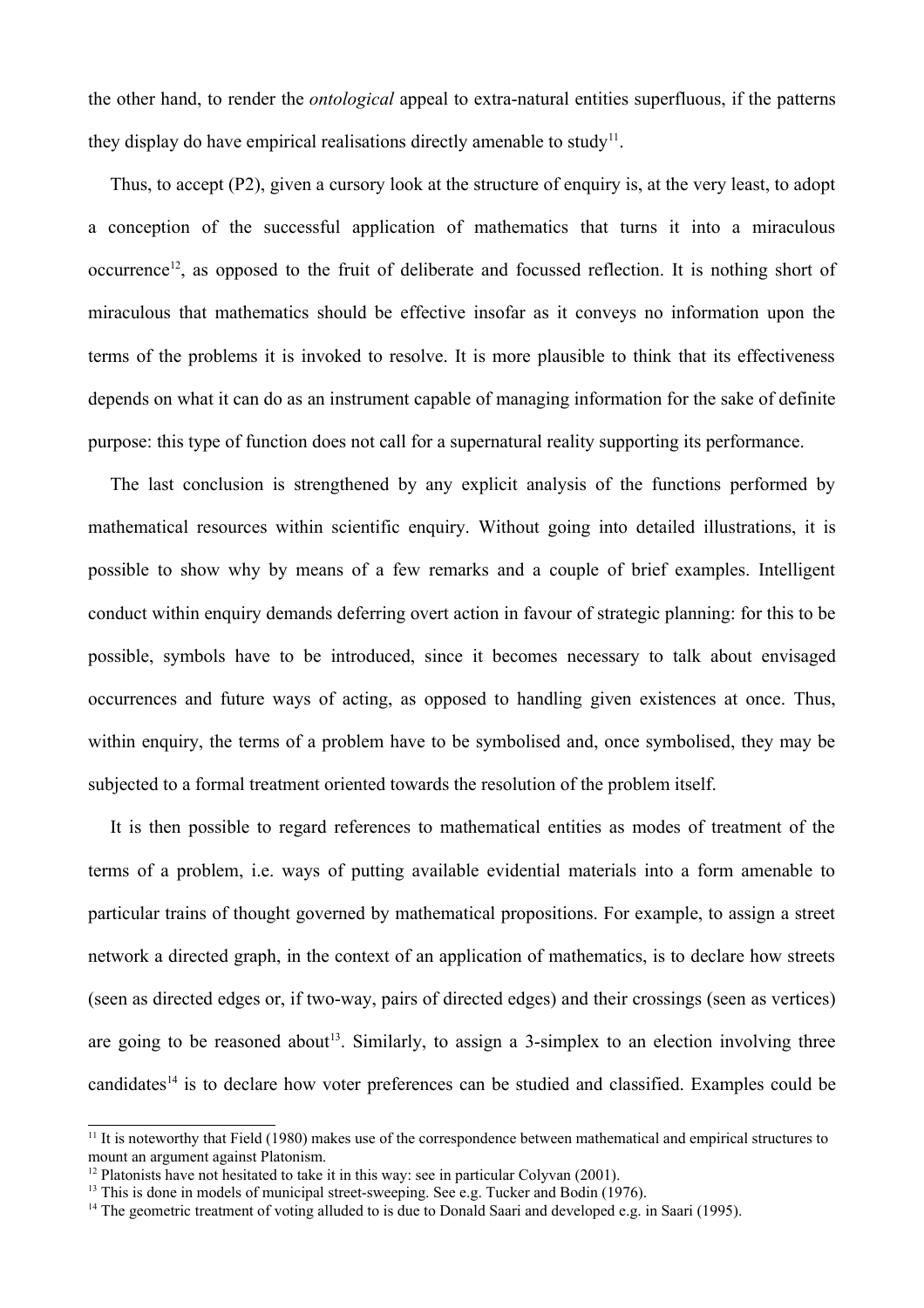multiplied at will. Items like graphs and simplices are not, in applied capacity, nouns, but adverbs: they describe selected modes of operation, not entities foreign to the problematic situation under study $15$ .

When this conception of terms occurring in mathematical propositions involved in scientific applications is available, (P2) loses its force. What this premiss can now convey is that, at most, mathematical terms prove strategically crucial in problem-solving because they select modes of operation that are used to develop in reasoning the terms of the problem at hand. Ontological considerations are not relevant to this process. To defend their relevance is to defend the supernatural where only natural processes are at play.

In view of this discussion, (P1) appears to be a hasty statement. There is no obligation to attach an ontological commitment to any term whatsoever that happens to enter the formulation of a scientific theory before carrying out a study of the particular functions performed by kinds of terms in enquiry. The latter study should be the primary goal of philosophical reflection, since the indispensability argument is of highly uncertain force before that study is carried out: it remains undecided what force its premisses exactly carry and whether or not they are pointing to an interesting problem. In view of the foregoing discussion, which is an immediate articulation of Dewey's ideas, it is clear that the premisses in question may seem compelling because no sufficiently thorough study of the application of mathematics as a complex of functions supporting enquiries is available. In reconstructed philosophy of mathematics, this task takes centre stage, if only as a preliminary to making well-founded assertions about the employment of mathematical resources within scientific practice.

## **4. The enhanced indispensability argument**

The main purpose of the foregoing discussion was twofold. On the one hand, it aimed at detecting, with respect to a philosophical topic of current interest, fragments of the conception of knowledge and of the object of knowledge that prompted Dewey's call to reconstruction in

<span id="page-6-0"></span><sup>&</sup>lt;sup>15</sup> Note in this connection Dewey's remark that the referents of abstract terms are modes of operating, in LW12: 350.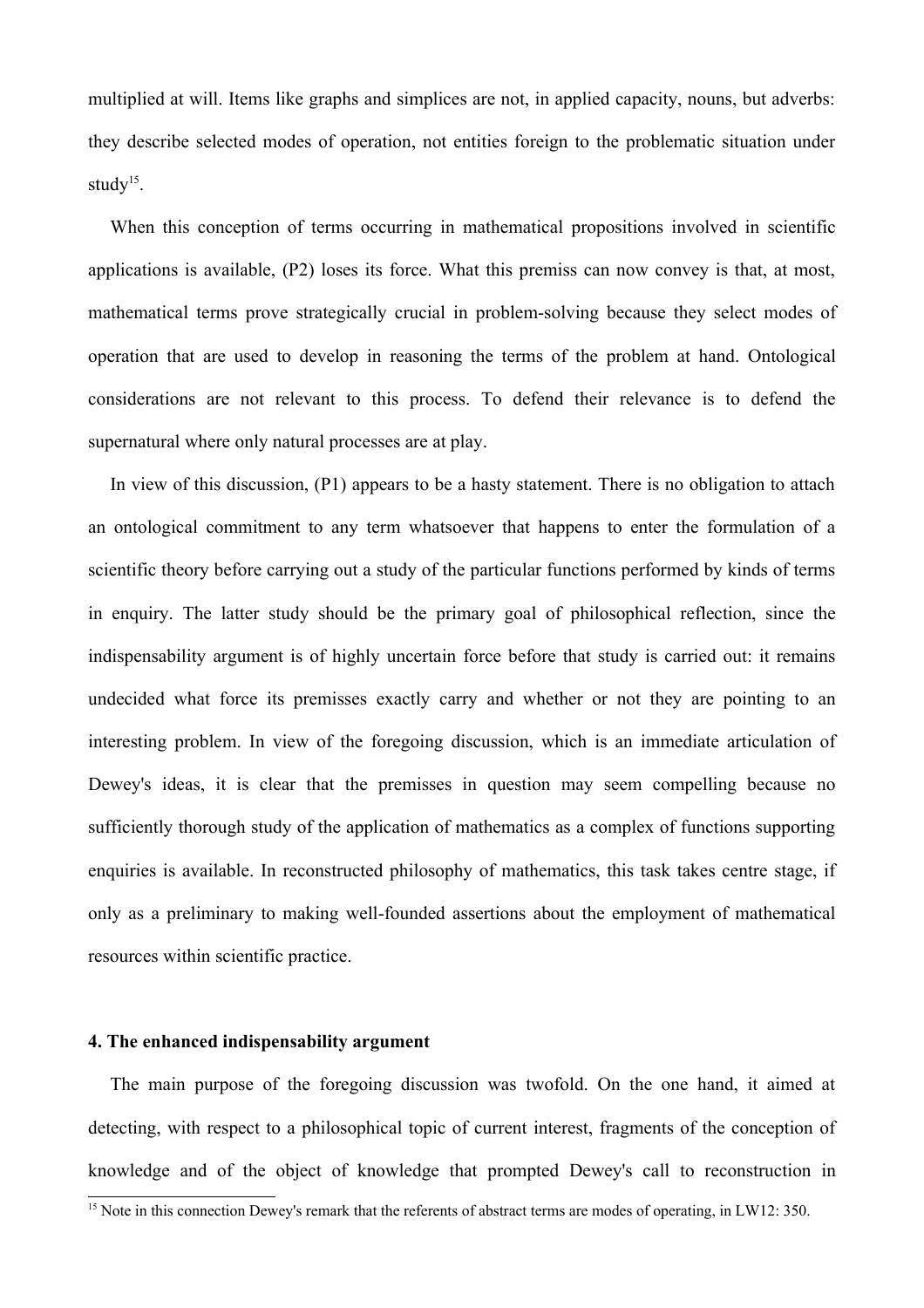philosophy. On the other hand, it aimed at showing that, since this conception of knowledge can be enforced only if the context of enquiry and its purpose are held in abeyance, a reinstatement of the latter context suffices to motivate and to direct reconstruction. Thus, the philosophical content at variance with the structure of enquiry is set aside in favour of a philosophical task directly connected with the structure of enquiry.

In the illustration of this process offered in section 3, I attempted to show that the canonical indispensability argument in philosophy of mathematics presumes for mathematical statements employed in scientific enquiry a position that must be in sharp conflict with the role they actually play in it. When this role is clarified, the initial presumption can no longer be upheld. A discussion of the indispensability argument is to be replaced by a study of the functions performed by mathematical resources within enquiry.

This outcome seems to have been partially perceived by the proponents of indispensability arguments. In particular, Alan Baker framed what has come to be known as an enhanced indispensability argument<sup>[16](#page-7-0)</sup>, motivated by a recognition that not every occurrence of mathematical terms in discourse relevant to scientific enquiries may carry an ontological commitment to transcendent mathematical realities<sup>[17](#page-7-1)</sup>. The modification of the indispensability argument demanded by this recognition goes in the direction of a search for substantive employment of mathematical resources in scientific practice. Substantive, however, simply means 'unambiguously carrying ontological commitment'.

It is conjectured that, when mathematical resources are used in an explanatory capacity, substantive commitment should be guaranteed. Since, however, explanatory capacity does not, on its own, provide an automatic lead to ontological commitment, the search for `genuinely' mathematical explanations<sup>[18](#page-7-2)</sup>, as opposed to spurious ones, is in question. In this context, 'genuine' again means, again, 'unambiguously carrying ontological commitment'. Thus, if one replaces 'scientific theory' with 'genuine explanation' in the indispensability argument from section 3, one

<span id="page-7-0"></span><sup>&</sup>lt;sup>16</sup> See e.g. Saatsi (2011).

<span id="page-7-1"></span> $17$  Baker (2005), 224.

<span id="page-7-2"></span><sup>18</sup> Baker (2005), 233-236.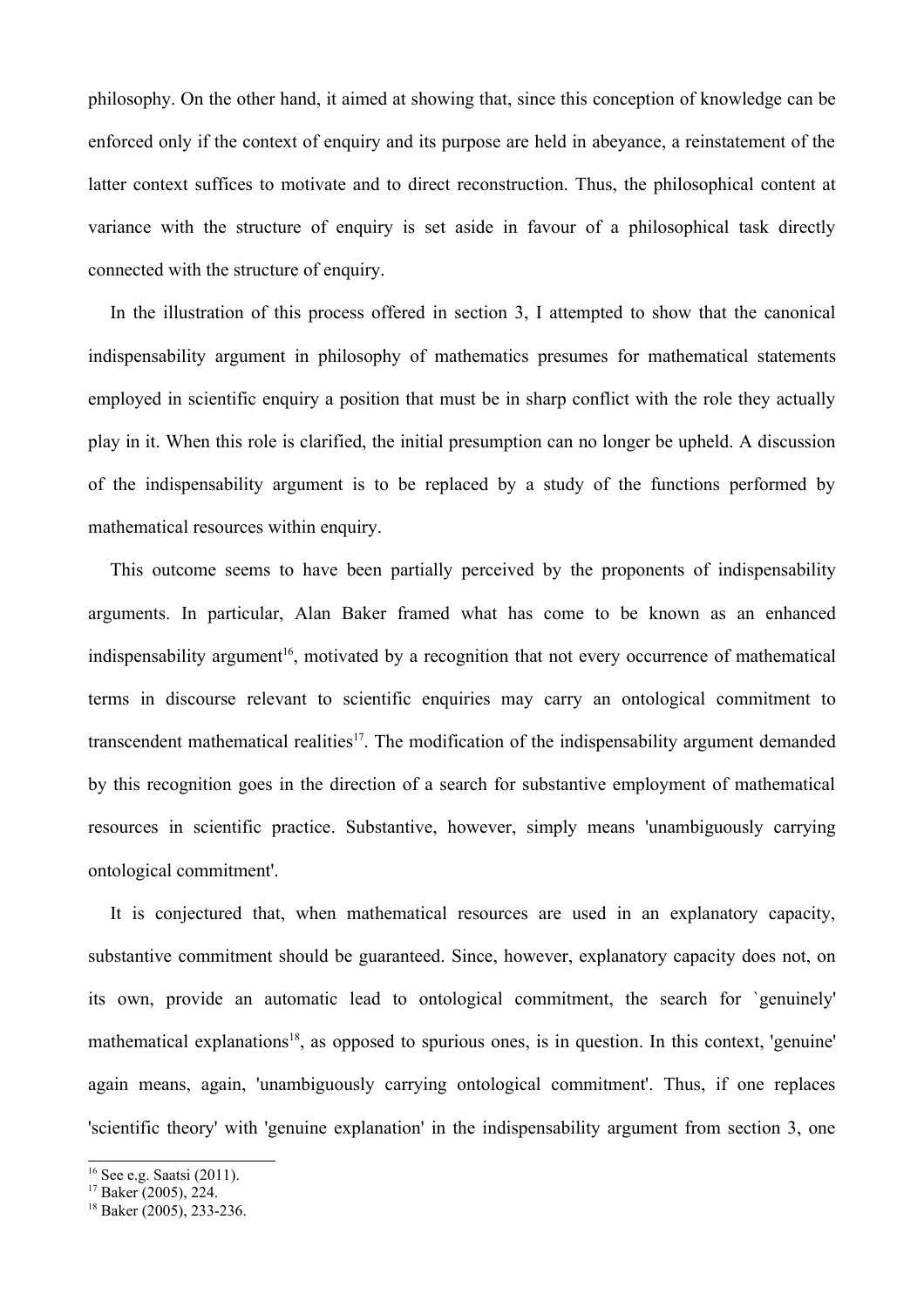obtains an enhanced indispensability argument.

The discussion from section 2 suffices to show that enhanced indispensability arguments trigger an indefinite search for something that cannot be found, as long as one remains within the compass of ordinary scientific research, as opposed to the reaches of mystical contemplation. Insofar as the goal of indispensability arguments is to identify ontological commitment, it fundamentally differs from the goal of enquiry, which is to adopt certain symbolic instruments in order to resolve problematic situations. The idea that such instruments should promote an effective way of handling the terms of a problem precisely because they refer to something alien to it is not directly entertained by Platonists. What Platonists defend is the thought that mathematical resources prove effective and that there is no better way of interpreting mathematical statements than one taking them as pointers to supernatural realities. From the point of view of reconstruction, the latter statement does not expound a view but raises a problem. The problem amounts to a clash between an attachment to a pre-modern view of the object of knowledge as eternal, ultimate reality, and the recognition that scientific enquiries treat mathematical resources as instruments used to solve natural, as opposed to supernatural, problems.

The proponents of enhanced indispensability arguments have not acknowledged the presence of this problem because e.g. they can point out that mathematical treatment is abstract and general, and abstractness and generality cannot be features of empirical particulars. The seemingly natural conclusion is that they must be features of abstract, mathematical objects. It is for instance argued<sup>[19](#page-8-0)</sup> that mathematical objects ensure scope generality, in the sense that they identify patterns to which a variety of empirical instances conform, as well as topic generality, in the sense that the same mathematical entity (say, a graph-theoretical structure) can be applied to disparate situations.

These features are not distinctive of the application of mathematics. For instance, an evacuation procedure is scope general in the sense that it identifies a pattern of interactions transferrable to distinct venues of a similar kind. Physical exercise is topic general in the sense that it applies to disparate goals, medical, agonistic or spiritual. It is implicit in the last examples that, if generality is

<span id="page-8-0"></span><sup>19</sup> Baker (2017), 200-201.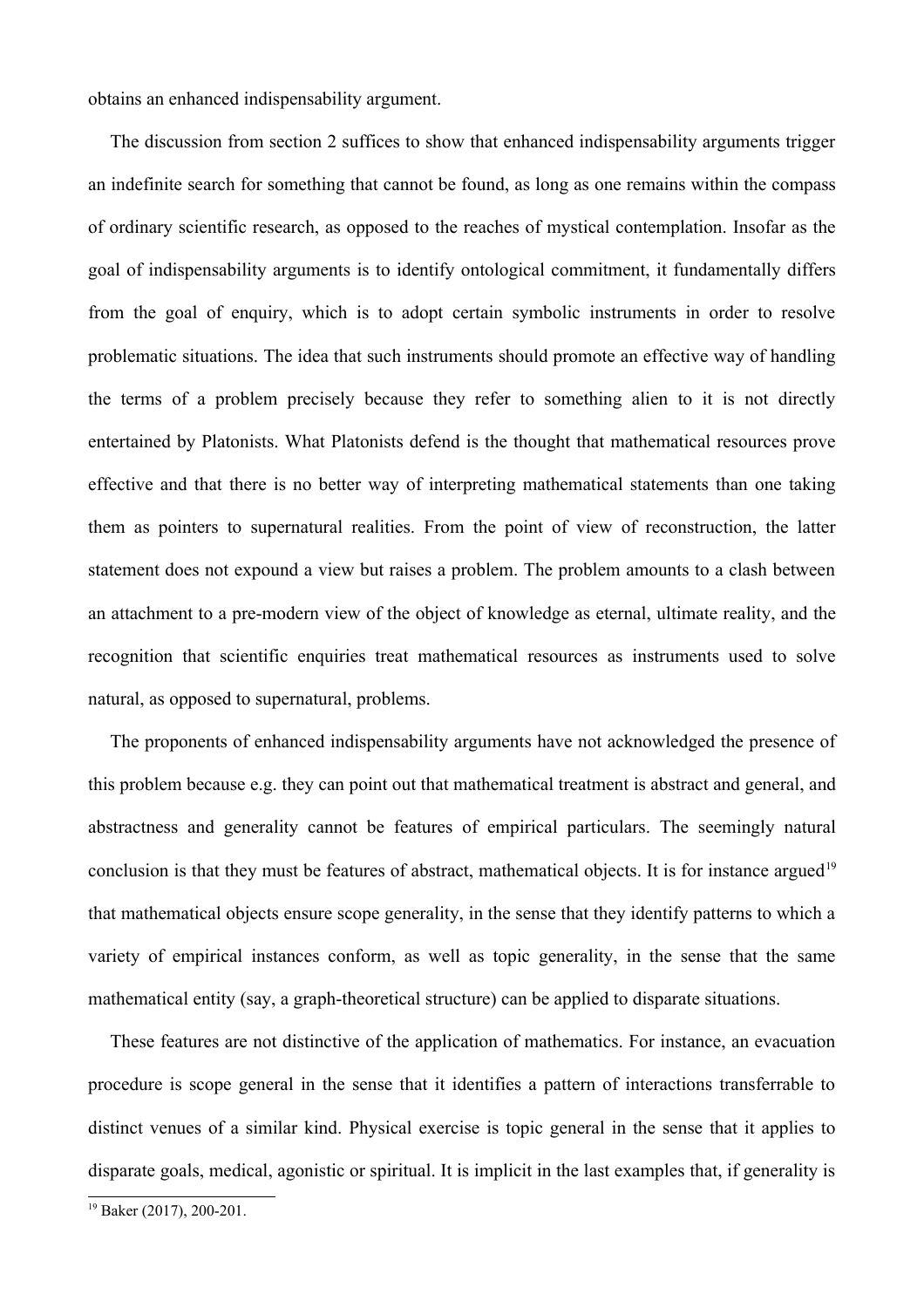to be of any use, it cannot pertain to entities but to activities and procedures. Reasoning itself may be one such procedure and mathematical reasoning one special form thereof. The generality of mathematical reasoning becomes the trait of an entity only when the fact that certain interactions can be liberated from particular occurrences and formulated as procedures involving generic conditions is hypostatised into the quality of an ultimate object that cannot pertain to any particular object encountered in experience.

When the adoption of mathematical means is not understood as an activity within enquiry but as a self-contained appeal to eternal truths, generality may at first look as if it could be conceived as a quality of mathematical entities foreign to empirical problems. If, however, it can be so conceived, it immediately becomes a source of perplexity, since it is disconnected from the pursuit it was intended to support. Reconstruction begins with taking leave of the enigmatic view whereby features peculiar to extra-natural mathematical entities prove helpful in practical situations thanks to their thorough irrelevance to them. Conjectures about such inexplicably effective entities are put aside in favour of a more straightforward examination of the place occupied by mathematical propositions within problem-solving activities.

Even though enhanced indispensability arguments encourage the hypostatisation of strategies within enquiry as traits of objects foreign to all empirical enquiry, which reconstruction must undo, they have the merit of pointing to more clearly defined goals for reconstruction than canonical indispensability could do. These goals are the analysis of generality, abstraction and explanatory function in mathematised empirical enquiry.

The manner in which the latter goals are to be pursued can, to some extent, be determined contrastively, i.e., by looking at the way in which they are pursued under the controlling influence of a pre-modern conception of knowledge. Whenever philosophical work evinces attachment to such conception, it does not merely provide a misleading suggestion. As soon as it is compared against the context of enquiry, it also offers useful indications as to what information concerning the conduct of scientific practice was omitted or misrepresented and needs to be reinstated or faithfully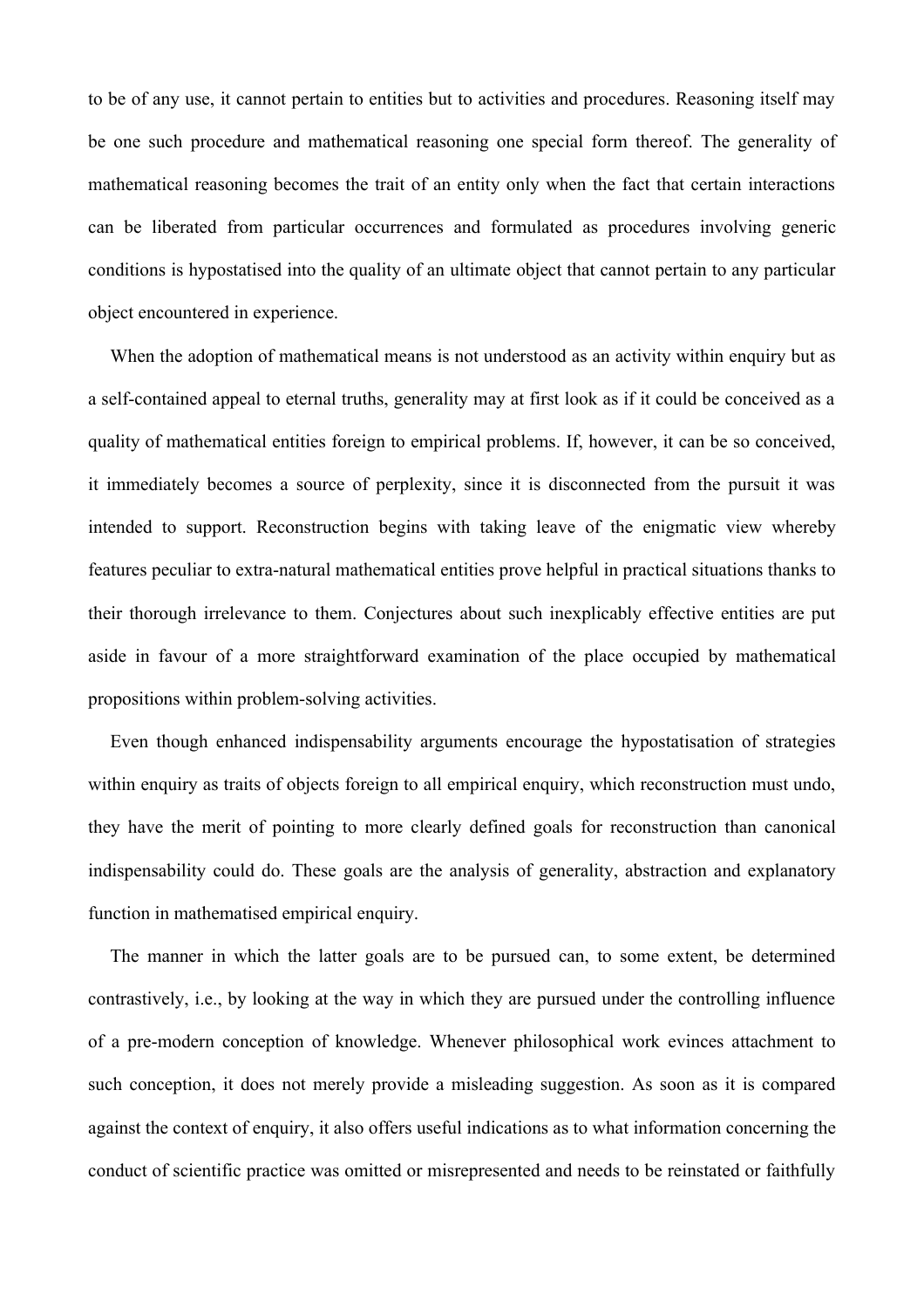portrayed. The act of reinstatement or rectification does not coincide with a simple dismissal of the earlier philosophical effort but with a more effective reorganisation of this effort that can shed greater light on the structure of its object, namely scientific practice.

By contrast, to neglect the task of reconstruction where it should be engaged in, is to cloud what would have been a sharper picture of scientific practice with ideas ill-suited to it. Such undesirable outcome is not merely achieved by forgetting about the context of enquiry and deploying an oldfashioned ideal of knowledge in its place, but also by selecting certain features of enquiry, which are later hypostatised and treated as metaphysical entities or metaphysical truths.

This kind of proceeding is instructively exemplified by some recent work concerning mathematical explanation, intended to characterise it independently of any preoccupations with indispensability. The characterisation of interest has been proposed by Marc Lange<sup>[20](#page-10-0)</sup>. Its critical discussion is the subject of the next section.

# **5. Distinctively mathematical explanation**

 Marc Lange's recent account of mathematical explanation presupposes a hierarchy of laws exhibiting various levels of necessitating strength. Within this hierarchy, mathematical necessity exercises a stronger constraint on a phenomenon to which it applies than, in particular, physical necessity does<sup>[21](#page-10-1)</sup>.

The view defended by Marc Lange is that explanation has a distinctively mathematical character when it describes a configuration of empirical traits as the result of sufficiently strong, real necessitation. In the next subsection, I shall show that this view is arrived at by committing what may be called the fallacy of selective emphasis. This is the hypostatisation of a distinct element or moment of enquiry, which is first isolated as significant and then identified with ultimate reality<sup>[22](#page-10-2)</sup>. In subsection 5.2 I shall provide further elaboration on the particular manner in which Lange commits the fallacy and offer a few remarks on the ensuing misrepresentation of scientific practice.

<span id="page-10-0"></span> $20 \text{ In Lange } (2013, 2016).$ 

<span id="page-10-1"></span><sup>21</sup> See Lange (2013), 505 and Lange (2016), 31.

<span id="page-10-2"></span><sup>&</sup>lt;sup>22</sup> For a discussion of selective emphasis, see LW1:31-32.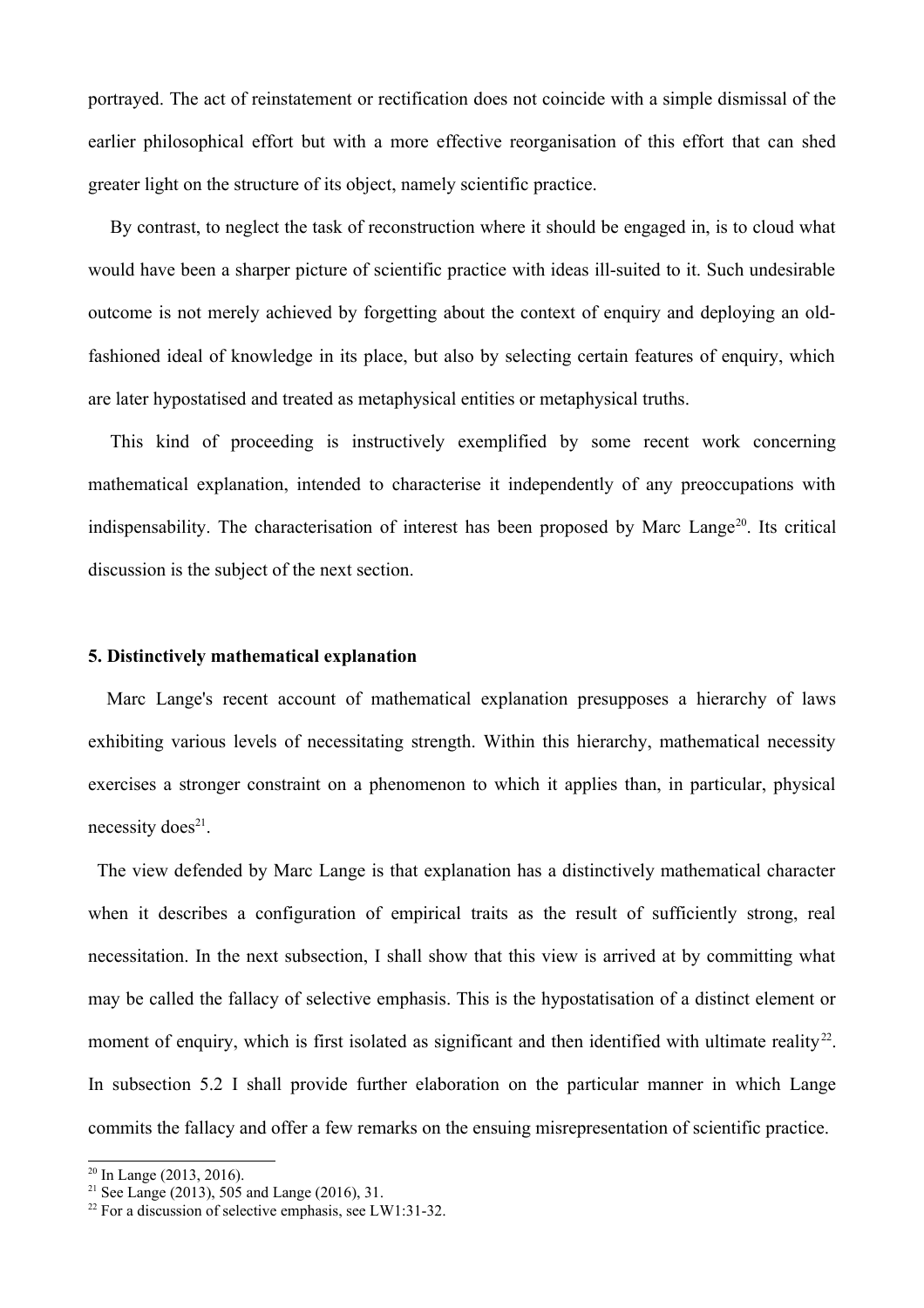# **5.1. Explanation and enquiry**

In order to provide instances of mathematical explanation, Lange must isolate certain resolved situations, with their terms identified and their import known, i.e. their consequences settled. Under these conditions, an explanatory demand is the request of a *rationale* for the consequences so settled. Lange provides more or less sophisticated examples: since the exact same ideas apply to all of them, it will suffice to discuss only the simplest one<sup>[23](#page-11-0)</sup>. A mother seeks evenly to distribute twenty-three strawberries among her three children. She then realises that twenty-three is not a multiple of three. This is regarded as a distinctively mathematical explanation of failure to allocate the fruit in the desired manner. On Lange's view, divisibility absolutely constrains the allocation of discrete units. It is in force as a constraint even if one could envisage a scenario where physical laws had been altered.

The significance of constraint, as well as its mathematical connotation, are not in question. Lange is certainly correct to emphasise them. He runs into troubles by interpreting them along metaphysical lines. To clarify this point and to identify the specific problem that affects Lange's account, some close analysis of his proposed example is required.

The mother of three, whose plight Lange discusses, faces the problem of distributing some strawberries among her children. She needs to tackle this problem intelligently. The fact that twenty-three strawberries cannot be evenly divided, when regarded as units, both restricts her allocation strategies and directs her towards a viable one. The appeal to divisibility is for her an immediate development of evidential materials in a form more suitable to the resolution of a problem that presently matters to her. This is because the mother's initial observation, spelled out in terms of divisibility, identifies a hinderance only subject to a particular way of singling out the terms of the problem: if strawberries are the units of allocation, then even allocation is not possible.

A proposition about divisibility here is a way clarifying what the successful lines of action are, by pointing out what action will be unsuccessful and by suggesting that success may be achieved by

<span id="page-11-0"></span><sup>&</sup>lt;sup>23</sup> Lange (2013), 495 and Lange (2016), 19.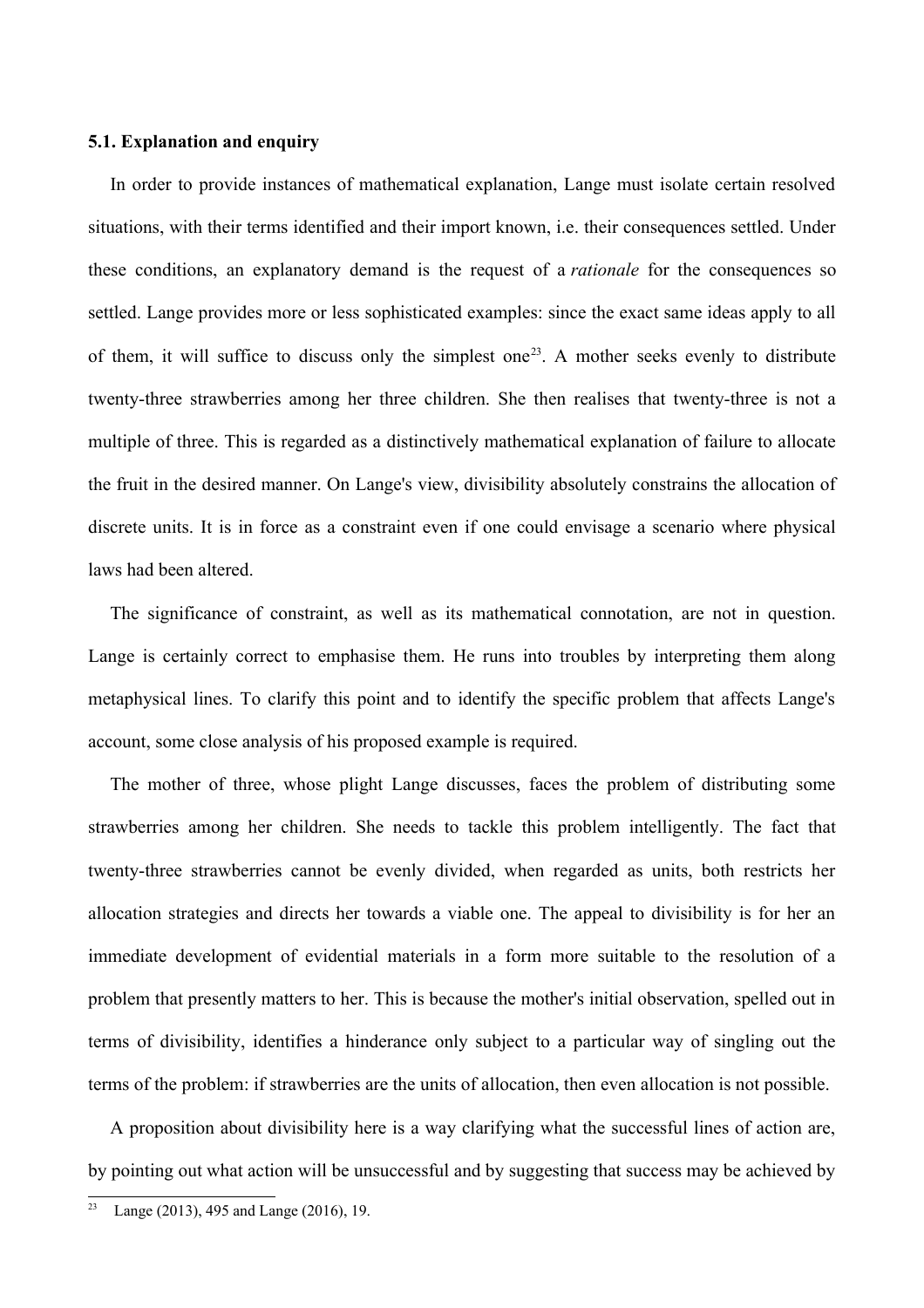choosing the terms of the problem in such a way that divisibility no longer matters. The import of an appeal to divisibility is the partial result that, for allocation to be even, either strawberries are not to be regarded as units (slices might) or more of them should be bought, or fewer allocated or, finally, the arithmetical notion of even divisibility discarded. Since the controlling practical concern is with fair allocation, the same amount of strawberries measured in grams might be the objective of allocation. In this case, the three children may possibly receive the same amount of strawberries, but different numbers of them.

Such pedantic analysis has been gone through simply to emphasise, as forcefully as possible, that the significant content of the basic mathematical considerations in which the mother of Lange's example engages, i.e. the content that is consequential to her pursuit, is a discrimination of alternative courses of action. Discrimination includes the possibility of modifying the terms of the problem. Their initial, tentative position, under which strawberries, as opposed to e.g. slices thereof, were units of allocation, allows progress in problem resolution by pointing to an obstruction and calling for further reflection. The fact that, when strawberries are conceived as units and even allocation as allocation of these units in equal number, something cannot be done with them, is just a way of spelling out the relevance of the conceptions initially entertained to the problematic situation at hand.

Strawberries are tentatively treated as units and it emerges that something cannot be done with them if they are so treated. This impossibility is an obstacle within an envisaged or attempted transaction. It is not surprising, but crucial to bear in mind, that transactions – because they are not delusional episodes in which desire attains complete fulfilment without resistance – involve effort, frustration and suffering. These features of transactions, as they occur within enquiry, can be meaningfully isolated. Mathematical instruments may facilitate their isolation, as in the example just discussed.

When, however, this straightforward fact of enquiry is singled out and hypostatised into a metaphysical reality, i.e. law-like necessitation, the fallacy of selective emphasis is committed.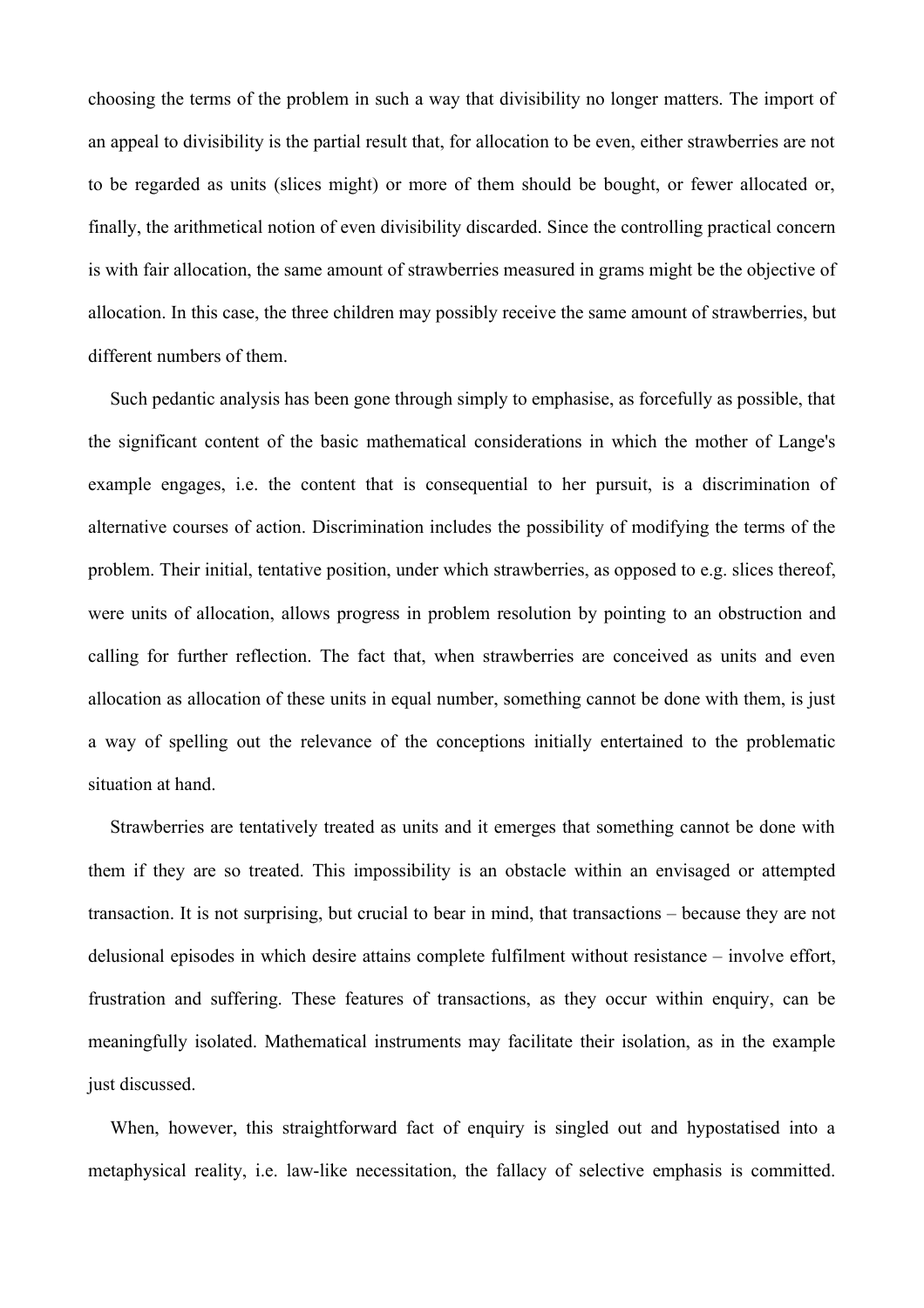Absolute reality takes the place of a salient trait of experience.

The concrete basis of Lange's account is the fact that the constraints encountered as enquiry progresses are adversities or advantages emerging in the course of purposeful interaction. They are recognised and dealt with as obstructions and opportunities that present themselves in a given pursuit. Mathematical instruments that figure in applications are designed or adapted to support any such pursuit by highlighting adversities and developing advantages into strategies of action. If they were powerless to do so, they would be of no use in scientific enquiry and, consequently, never taken up or overhauled.

To transform the above set of ordinary features of enquiry into evidence for the existence of metaphysical necessities, is effectively to dismiss enquiry as a source of knowledge and reinstate in its place an anachronistic conception of knowledge as the apprehension of a fundamental, unchanging reality constituted by eternal laws holding the cosmos together. What is a feature of enquiry is thus transformed into an absolute feature of reality that must escape enquiry, since eternal and universal laws, unlike manageable interactions between particulars, are never to be encountered in experience.

Lange's account of distinctively mathematical explanation requires that the latter transformation be effected. Various undesirable consequences follow: one of them consists in the deletion of the role of laws as instrumentalities allowing the resolution of gross qualitative events for the sake of tighter control<sup>[24](#page-13-0)</sup>. Focus on laws as the ultimate bounds locking Nature into an immutable order excludes a more productive focus on the function of laws in enquiry. The latter is contrastively singled out as the objective of philosophical reconstruction. The particular way in which it is forgotten against the background of Lange's account is the subject of the next subsection.

#### **5.2. Laws and necessity**

Lange's conception is not only erected on the fallacy of selective emphasis, but on an iteration thereof. In its first stage, the application of selective emphasis in Lange's study of explanation

<span id="page-13-0"></span><sup>&</sup>lt;sup>24</sup> Cf. LW12: 449.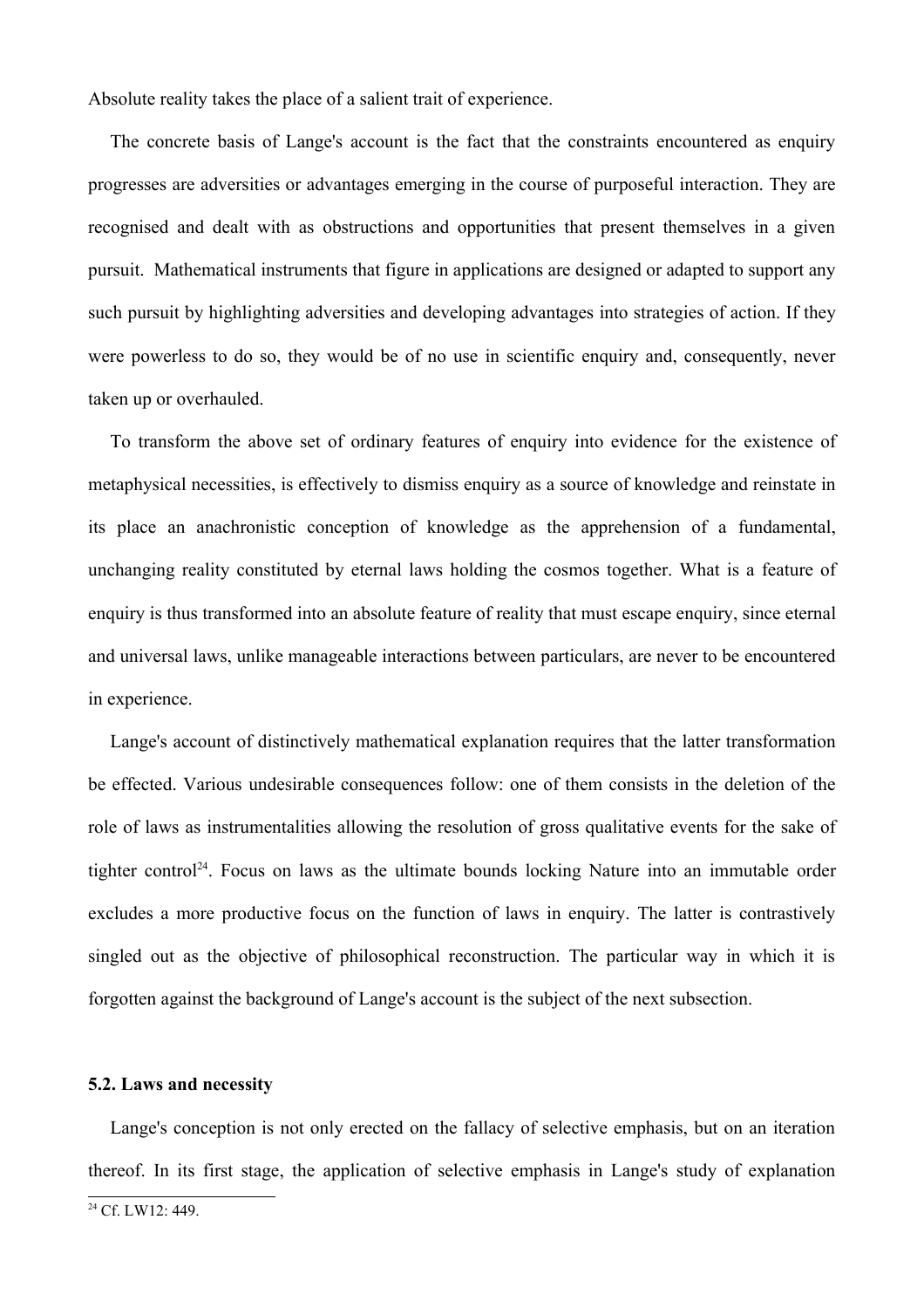isolates obstructions or advantages within enquiry and identifies them with signs of necessitating constraints or laws. In the iterated stage, the distinctive methods (mathematical or nonmathematical) whereby obstructions and advantages may be detected are isolated and hypostatised as distinct orders of laws.

This is why Lange can work with a hierarchy of stronger and stronger necessitation, where mathematical necessity is in particular stronger than physical necessity. Behind the distinction one may easily discover features of enquiries concerning mathematical or physical subject matter that undergo a process of hypostatisation.

To clarify the point, consider a concrete example of enquiry from mathematical logic, revolving around the question about which subsets of the real numbers endowed with addition and multiplication are first-order definable. The question confronts an investigator with an indeterminate situation, whose full resolution will issue in a specific characterisation of the relevant subsets<sup>[25](#page-14-0)</sup>. It is clear that the conceptions leading to the construction of the indeterminate situation given at the start of enquiry, e.g. the notion of a real number or the logical notions of a first-order language and of definability, are the results of previous enquiries, which have arisen and developed independently of physical subject-matter. In Dewey's terminology, such enquiries proceed independently of existential content<sup>[26](#page-14-1)</sup>. They take as initial materials the objects of earlier reflection into relationships between formal languages and models. The latter are given only in the sense that they result from trains of thought that can be developed out of an axiomatic system (e.g. the theory of sets ZFC, conceived of as the axiomatised semantic meta-theory in use), not in the sense in which the components of an experimental setup are given. In a situation of this type, no treatment of a model-theoretical problem needs to attract the contents of physical subject-matter in order to be carried to a close.

What the last remarks highlight is that the independence of mathematical results from physical considerations is a consequence of the disjoint trajectories followed by the way actual investigations

<span id="page-14-1"></span><span id="page-14-0"></span><sup>&</sup>lt;sup>25</sup> A set is first-order definable in the given structure if, and only if, it is a union of intervals with algebraic endpoints. 26 See e.g. LW12: 392.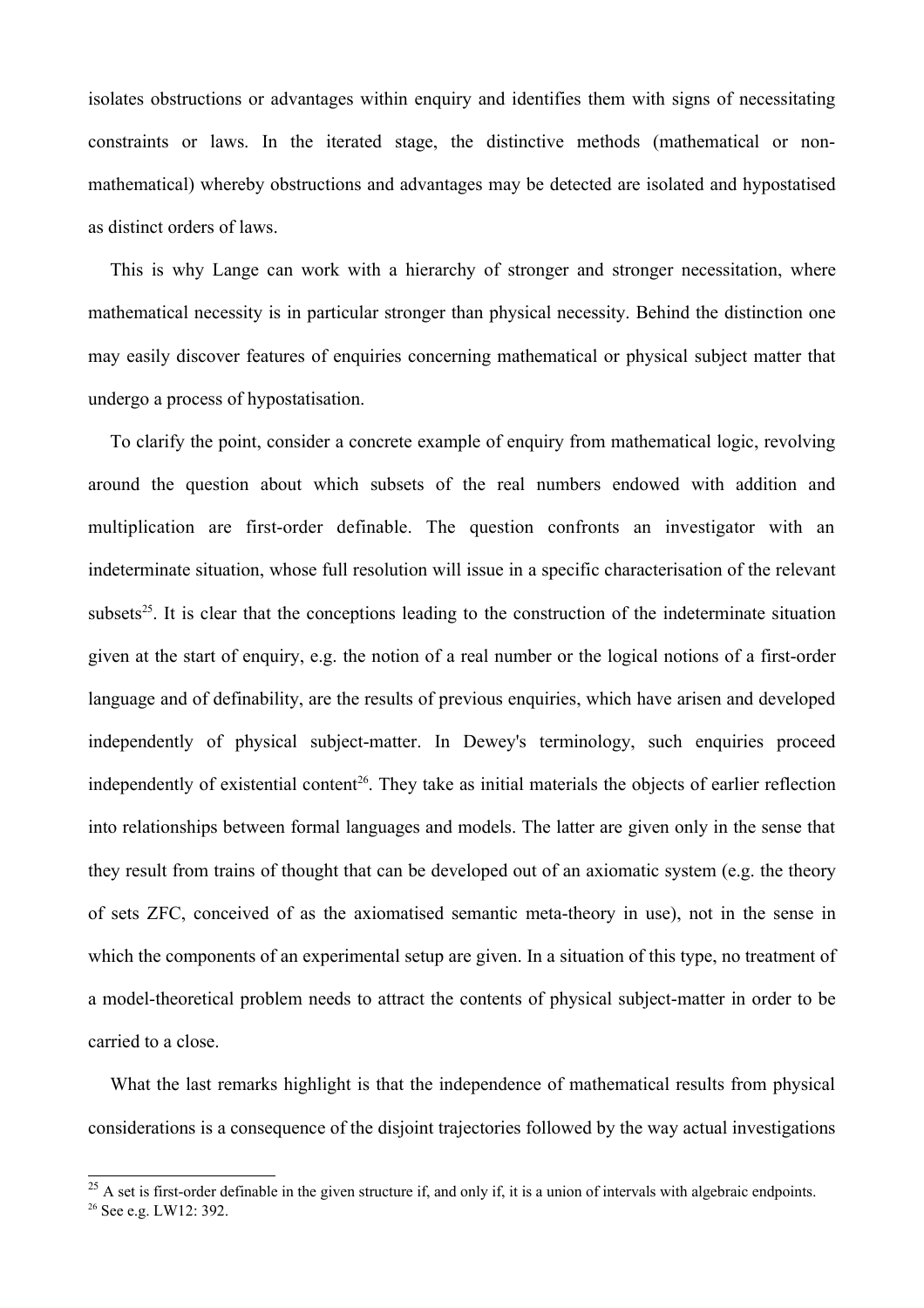have been set up<sup>[27](#page-15-0)</sup>. To think of independence as the fact that certain eternal mathematical truths about definable subsets of the reals would continue to hold even where physical truths differed from those familiar at present is to misrepresent the matter. Misrepresentation is achieved through the metaphysical hypostatisation of one selected feature of actual, distinct enquiries, namely, the fact that, along their career, they do not need to rely upon one another. This simple fact is metaphysically sanctified when it is transformed into the assertion that mathematical necessity is stronger than physical necessity.

Because the latter assertion is the cornerstone of Lange's analysis of distinctively mathematical explanations, it follows that its endorsement makes any attempt at understanding the role played by laws within scientific enquiry more arduous, by involving it into undesirable metaphysical detours, each of which replaces the career of investigation with absolute features of Nature.

This criticism cannot only be voiced from the standpoint of Dewey's logical work<sup>[28](#page-15-1)</sup> but it is also implicit in much later philosophical work on natural laws. A notable example is provided by the writings of Nancy Cartwright, who extensively emphasises the intimate connection between the notion of physical law and the tight delimitation of an experimental setup shielded from external interferences<sup>[29](#page-15-2)</sup>. When Cartwright's analysis is read from the standpoint of LW12, its most important result is that the very conception of a law arises within enquiry and cannot be ascribed to a universal regularity that is observable or significant apart from deliberate efforts aimed at experimental control and from technical restrictions of empirical possibilities. To revive a notion of law as a universal constraint that is actualised under a variety of contingent conditions, as Lange seeks to do, is to dismiss the structure of enquiry as an object of philosophical reflection in order to replace it with a conception that, being in essence pre-modern, is also pre-scientific.

# **6. Prospects**

<span id="page-15-0"></span><sup>&</sup>lt;sup>27</sup> Obviously, this is not to say that they cannot be integrated at a later stage, in the face of a distinctive, new problematic situation.

<span id="page-15-1"></span><sup>&</sup>lt;sup>28</sup> Especially Chapter 22 of LW12.

<span id="page-15-2"></span> $29$  In this connection, see especially Chapter 3 of Cartwright (1983).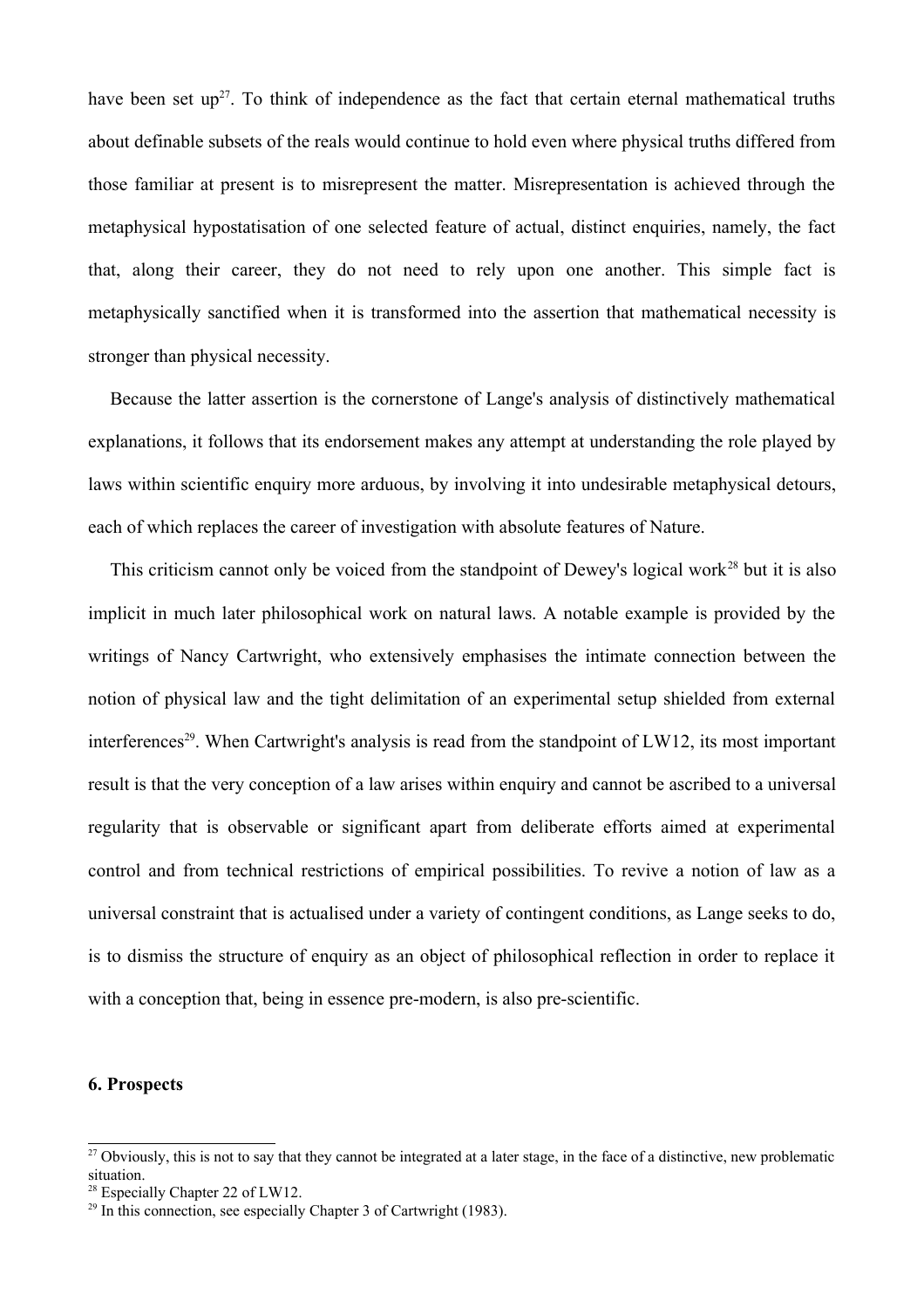Work in philosophy of mathematics is often profound and insightful. The critical remarks proposed here are intended to suggest that its level of depth and insight can easily increase where metaphysical presuppositions incompatible with the structure of enquiry are in operation. This is the sign that a reconstructive task is needed, as a result of which greater insights may be obtained and hinderances to understanding may be removed.

Reconstructive activity, as pointed out in this paper, is especially needed in connection with philosophical work dealing with the application of mathematics. Its first order of business is to replace debates concerning the ontological import of mathematical propositions with an analysis of their functions within the context of scientific enquiries.

Although the required analysis cannot be fully carried out here, it seems appropriate to describe its general orientation. Because the goal of any enquiry is the resolution of an indeterminate situation, culminating in overt action aimed at modifying initially given existential conditions, the functions of mathematical resources are to be understood in relation to this goal.

Apart from their specific characterisation, these functions play an intermediate role, in the sense that they are performed once a situation has been problematised and its terms can be put into a specific symbolic form amenable to mathematical treatment, which is in turn guided by mathematical propositions. The results of mathematical treatment are also intermediate, since they lead to the formulation of plans of action that either trigger further development of symbolic form or prelude to intervention.

This picture is very rough but it sets the task of discerning the functions of mathematical treatment in the course of enquiry. Once this is done, mathematical resources can be looked at as instrumentalities aiding problem-solving, as opposed to descriptions of ultimate traits of selfsufficient realities. When viewed as such descriptions, or attempted descriptions, they institute a separation between formal models and their targets, with the attending problem of deciding what kind of bridge may be invoked to make models relevant. Moreover, descriptions that do not match the respective targets, e.g. on account of idealisations, appear as imperfect, false or distorted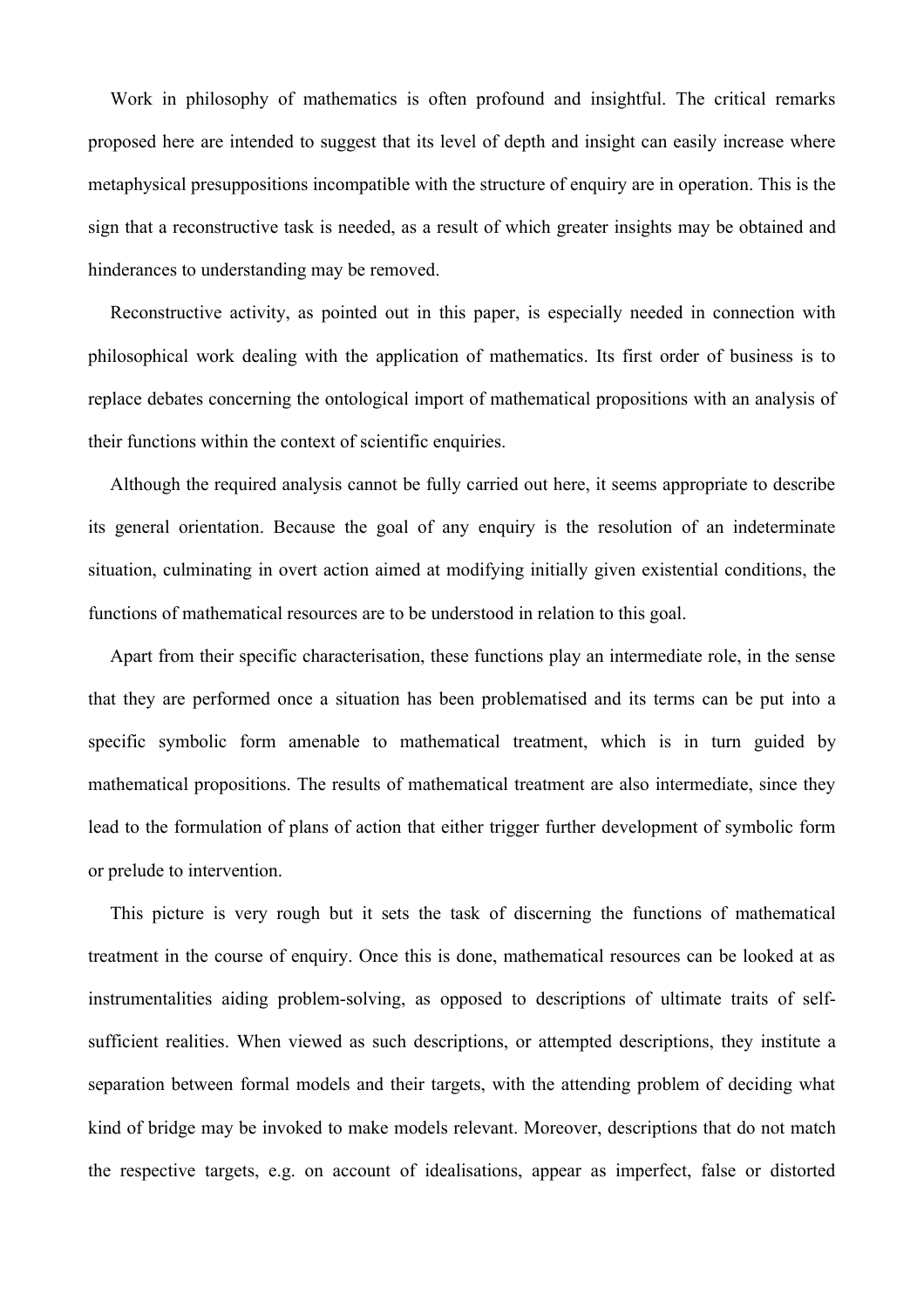pictures thereof. The artificial puzzle arises of accounting for the usefulness or effectiveness of models that are cut off from their targets and in addition misrepresent them.

If, on the contrary, following a reconstructive approach, mathematical ideas come to be studied as instruments of symbolic intervention that help develop the terms of a problem into a resolution thereof, the generic notion of a formal model is to be replaced by the distinct notion of a complex of functions or a site of symbolic interventions that advance problem-solving. The problem of the relation between a mathematical model and what it seeks to describe is replaced by the analysis of the manner in which mathematical techniques promote interaction with an indeterminate situation.

 The puzzle of useful yet hopelessly inaccurate descriptions of phenomena is replaced by the analysis of idealisations or other assumptions as strategies employed to open a line of attack on particular problems. The effectiveness and insufficiencies of these plans are evidently a matter of philosophical interest.

It is to be expected that paying a closer attention to scientific enquiry, as implied in the execution of a reconstructive task, should eliminate a number of puzzles in favour of a more lucid and more nuanced account of scientific practice, which can serve the purpose of providing the working scientists themselves with a sharper and more serviceable understanding of their activities and goals. This is a task of some importance, because it helps prevent the dogmatic habit of thinking promoted by the uncontrolled, because unsuspected, influence of philosophical prepossessions from the past on present common sense.

<span id="page-17-0"></span> It was perceptively remarked by Dewey that many philosophical ideas of the past survive as "the presupposed background, the unexpressed premises, the working (and therefore controlling) tools of thought and action"[30](#page-17-0): it is a worthwhile task of philosophical critique to recognise their persistence and encourage progress beyond them.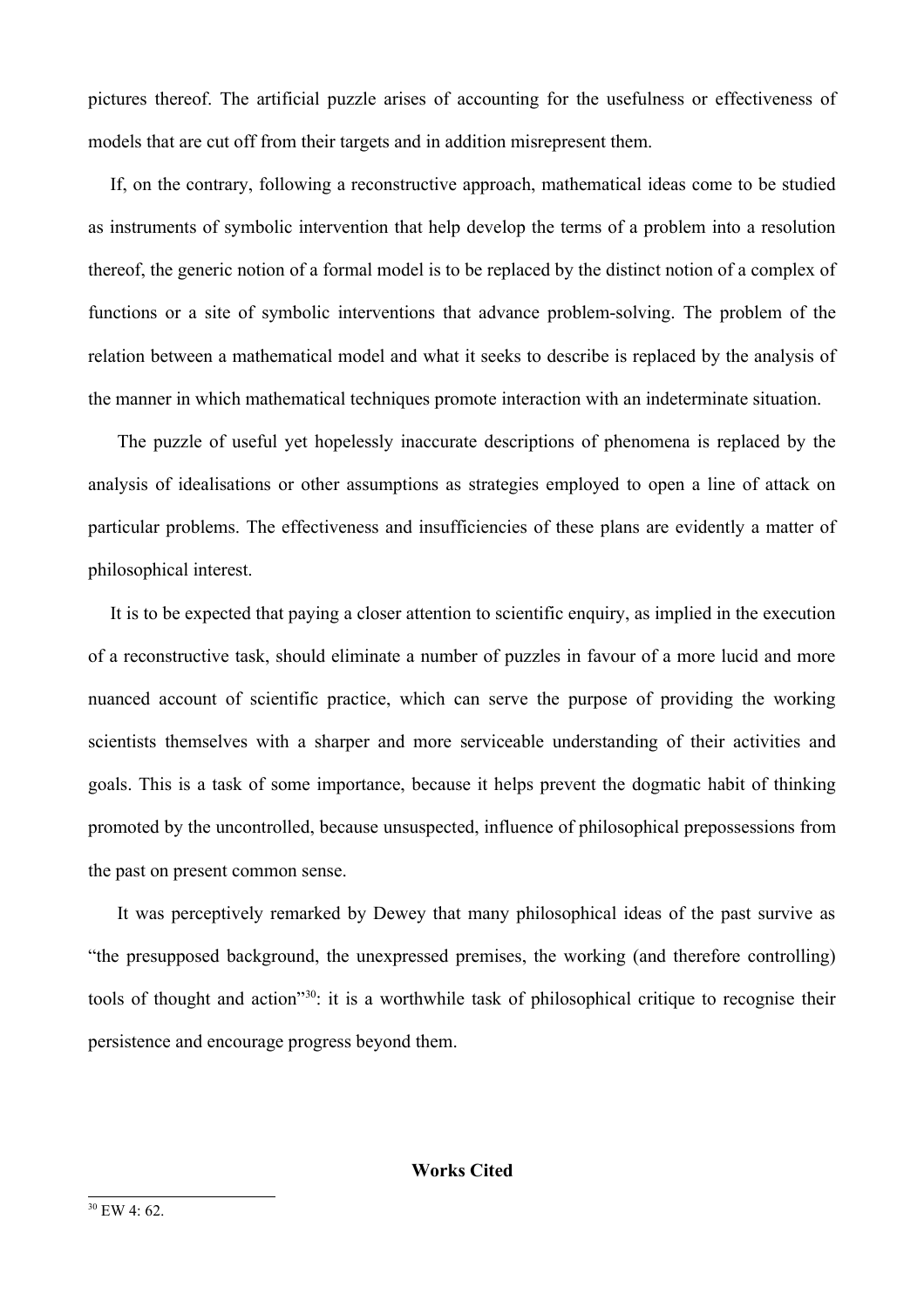- Baker, Alan. 2017. "Mathematics and Explanatory Generality." *Philosophia Mathematica* 25, no.2: 194-209.
- Baker, Alan. 2005. "Are there genuine mathematical explanations of physical phenomena?" *Mind* 114, no.454: 223-238.
- Brown, Matthew J. 2012. "John Dewey's Logic of Science." *HOPOS: The Journal of the International Society for the History of Philosophy of Science* 2, no.2: 258-306.

Cartwright, Nancy. 1983. *How the Laws of Physics Lie*. New York: Oxford University Press.

- Colyvan, Mark. 2011. *An Introduction to the Philosophy of Mathematics*. Sydney: Cambridge University Press.
- –. 2001. "The Miracle of Applied Mathematics." *Synthese* 127, no.3: 265-278.
- Dewey, John. *The Collected Works of John Dewey*, 1882-1953, edited by Jo Ann Boydston. Carbondale and Edwardsville: Southern Illinois University Press, 1967-1990. All references to the collected works are listed as EW, MW, or LW (for early, middle, and later works) followed by the volume, a colon, and the appropriate page numbers.
- –. "Why Study Philosophy?" EW4: 62-65.
- –. *Reconstruction in philosophy*. MW12.
- –. *Experience and Nature*. LW1.
- –. *The Quest for Certainty*. LW4.
- –. *Logic: the Theory of Inquiry*. LW12.

Field, Hartry. 1980. *Science Without Numbers*. Oxford: Clarendon Press.

- Godfrey-Smith, Peter. 2010. "Dewey and the Subject-Matter of Science." In *Dewey's Enduring Impact:Essays on America's Philosopher*, ed. J. Shook and P. Kurtz, New York: Prometheus. 73-86.
- –. 2002. "Dewey on Naturalism, Realism, and Science." *Philosophy of Science* 69, no.S3: S25-S35.
- Lange, Marc. 2016. *Because Without Cause: Non-Causal Explanations in Science and Mathematics.* New York: Oxford University Press.